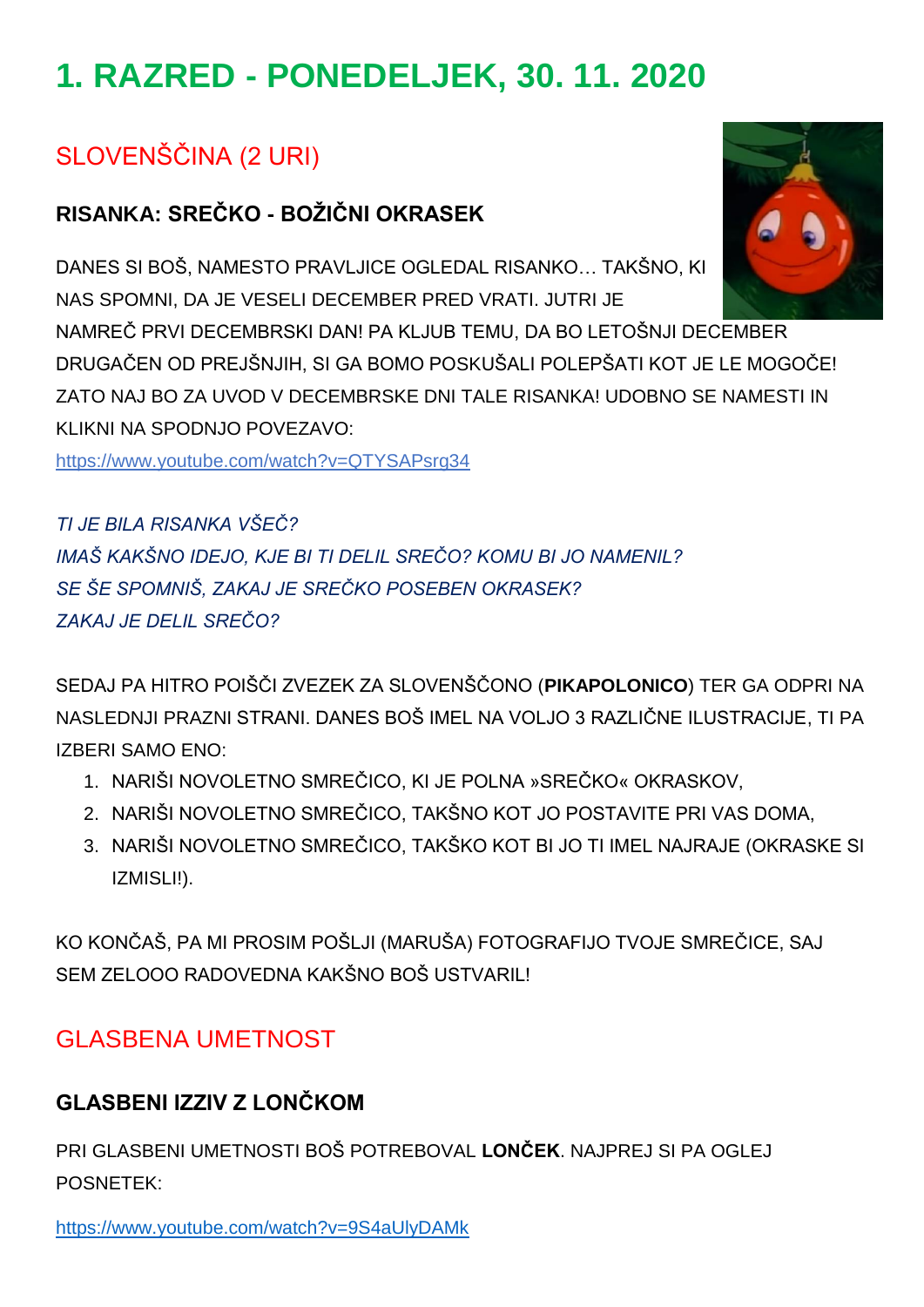OB GLEDANJU POSKUSI TUDI TI IZVESTI RITEM, KI GA JAKA IZVAJA.

OB PESMI **ABRAHAM` MA 7 SINOV** IZVAJAJ RITEM IZ POSNETKA. ČE PESMICE NE POZNAŠ, POJDI NA SPODNJO POVEZAVO:

ABRAHAM` MA 7 SINOV:<https://www.youtube.com/watch?v=6RvALUJ6USU>

TA ENOSTAVEN RITEM Z LONČKOM LAHKO UPORABIŠ TUDI PRI DRUGIH PESMICAH, KI SMO SE JIH UČILI. POSKUSI!

# **ŠPORT**

#### **KOLEBNICA**

DANES BOŠ PRI URI ŠPORTA POTREBOVAL KOLEBNICO. ČE JE NIMAŠ, LAHKO POIŠČEŠ KAKŠNO VRVI.

NAJPREJ SE POSKUŠAJ OGRETI S POMOČJO POSNETKA, SLEDI VAJAM.



[https://www.youtube.com/watch?v=oWVdXJdHLdA&t=16s&ab\\_channel=%C5%A0DGib%C5%A0i](https://www.youtube.com/watch?v=oWVdXJdHLdA&t=16s&ab_channel=%C5%A0DGib%C5%A0i%C5%A1ka) [%C5%A1ka](https://www.youtube.com/watch?v=oWVdXJdHLdA&t=16s&ab_channel=%C5%A0DGib%C5%A0i%C5%A1ka)

NATO PA NADALJUJ S POSTOPNIMI VAJAMI ZA PRESKAKOVANJE KOLEBNICE.



[https://www.youtube.com/watch?v=hCP0OzR-BsA&ab\\_channel=solskisport](https://www.youtube.com/watch?v=hCP0OzR-BsA&ab_channel=solskisport)